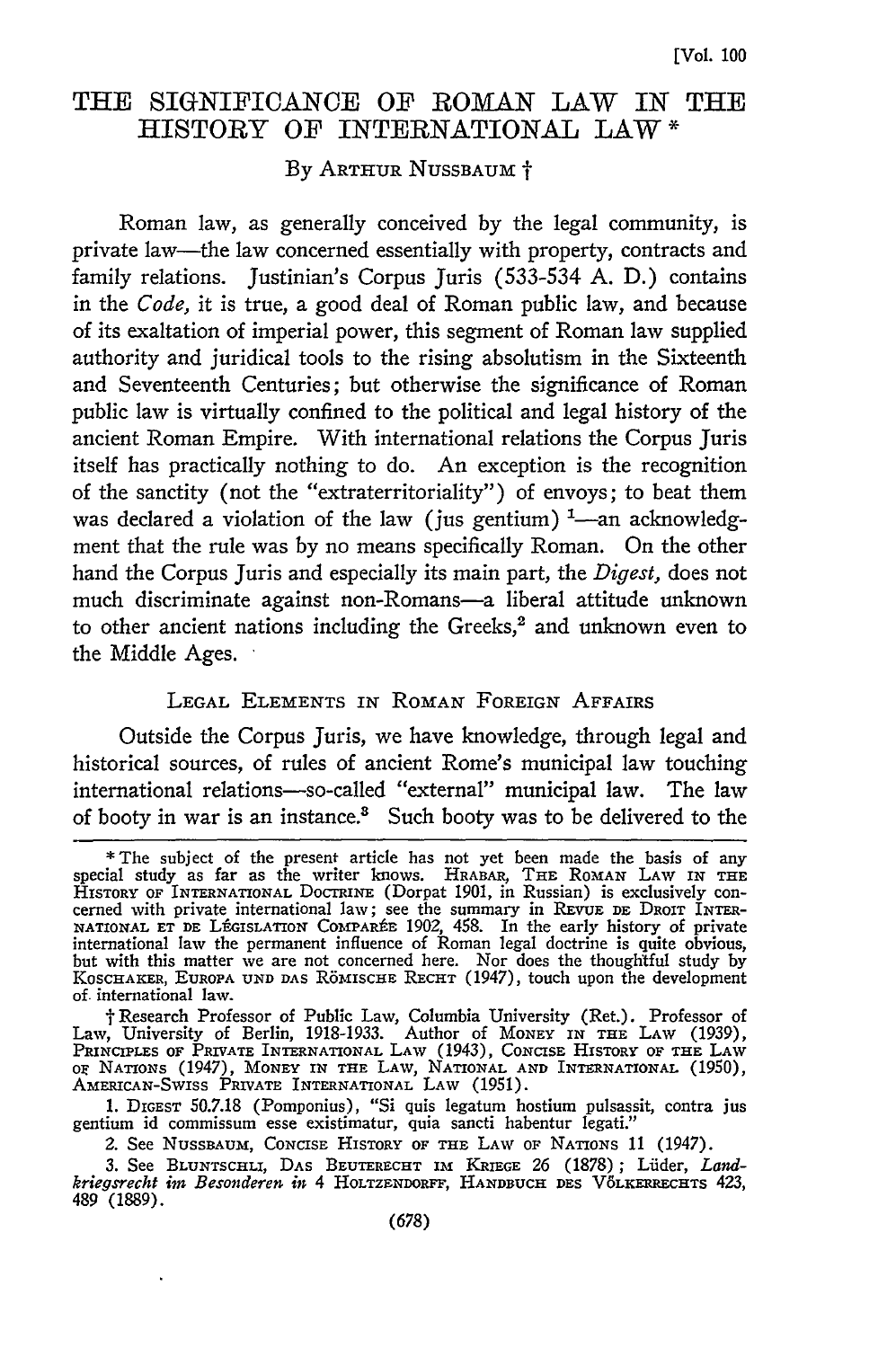quaestores, government officials who would distribute either the captured objects or their proceeds from public sale, one portion being reserved for the treasury. This regulation, born of Roman sense of military discipline, contrasts favorably with the custom found not only with barbarians, but also with ancient Greece and within medieval Western Europe. According to that custom, booty, including prisoners of war, became the captor's personal property.

The most signal part of Roman "external" law, however, is the archaic jus fetiale (or feciale), a body of sacramental rules developed by a special group of priests, the fetiales.<sup>4</sup> The latter were entrusted with the administration of religious ceremonials used in treaty-making, war and other international matters, such as legation and extradition. Toward the end of the Republic the authority and the functions of the fetiales faded, and only fragments of these rules have come down to us. Most memorable was their participation in the grave decision whether the Romans should begin a war. In a solemn and formalized procedure they would decide whether a war would be "just" and "pious"-bellum justum et pium-so as to be favored by the gods; the ultimate decision on the waging of a war was left to the Senate and the people. That particular feature of jus fetiale probably belongs to a very early phase of the Republic, $5$  but indirectly, as will be seen, it assumed a lasting significance.

Passing from municipal "external" law to real international law, we find that Rome did participate to some extent in the formation of the latter." The recognition of the inviolability of envoys has already been mentioned. More important were the compacts which Rome concluded with foreign nations. Most of these agreements exhibited a singular character: they were stepping stones toward the establishment of the Roman Empire. **By** way of alliance (foedus) the allied nation would recognize the superior position (majestas) of Rome and possibly submit to a formal restriction of its power to wage a war of its own. These alliances were therefore called "unequal" (foedera iniqua) creating in a dignified form a kind of vassalage.<sup>7</sup> In addition, the Romans

*<sup>4.</sup> Op. cit. supra* note 2, at **16.**

**<sup>5.</sup>** It presupposes pristine conditions, as appears from the rule that the feciales, in declaring the war, **had** to throw a lance into the enemy country.

<sup>6. 4</sup> Crcero, Pro Balleo 15, with an eye to Pompeius, speaks of the praestabilem . . . scientiam in foederibus, pactionibus, conditionibus populorum, regum, externarum nationum, in omni denique belli jure ae pacis. This utt Grotius borrowed from it the title of his work ON THE LAW OF WAR AND PEACEdoes not imply the existence of anything like a "science" of international law. Cicero simply praises Pompeius for his unusual familiarity with the above-mentioned subjects, representing him as a consummate statesman in foreign affairs.

**<sup>7.</sup>** See ARANGIO-RUIZ, SToRiA **DEL** DiuRTTo ROMANO 111 (5th ed. 1947) **;** PARA-**DiSI,** STOaiA **DEL** Dian-ro **INTERNAZIONALE NEL** MEDiO Evo **60** (1940).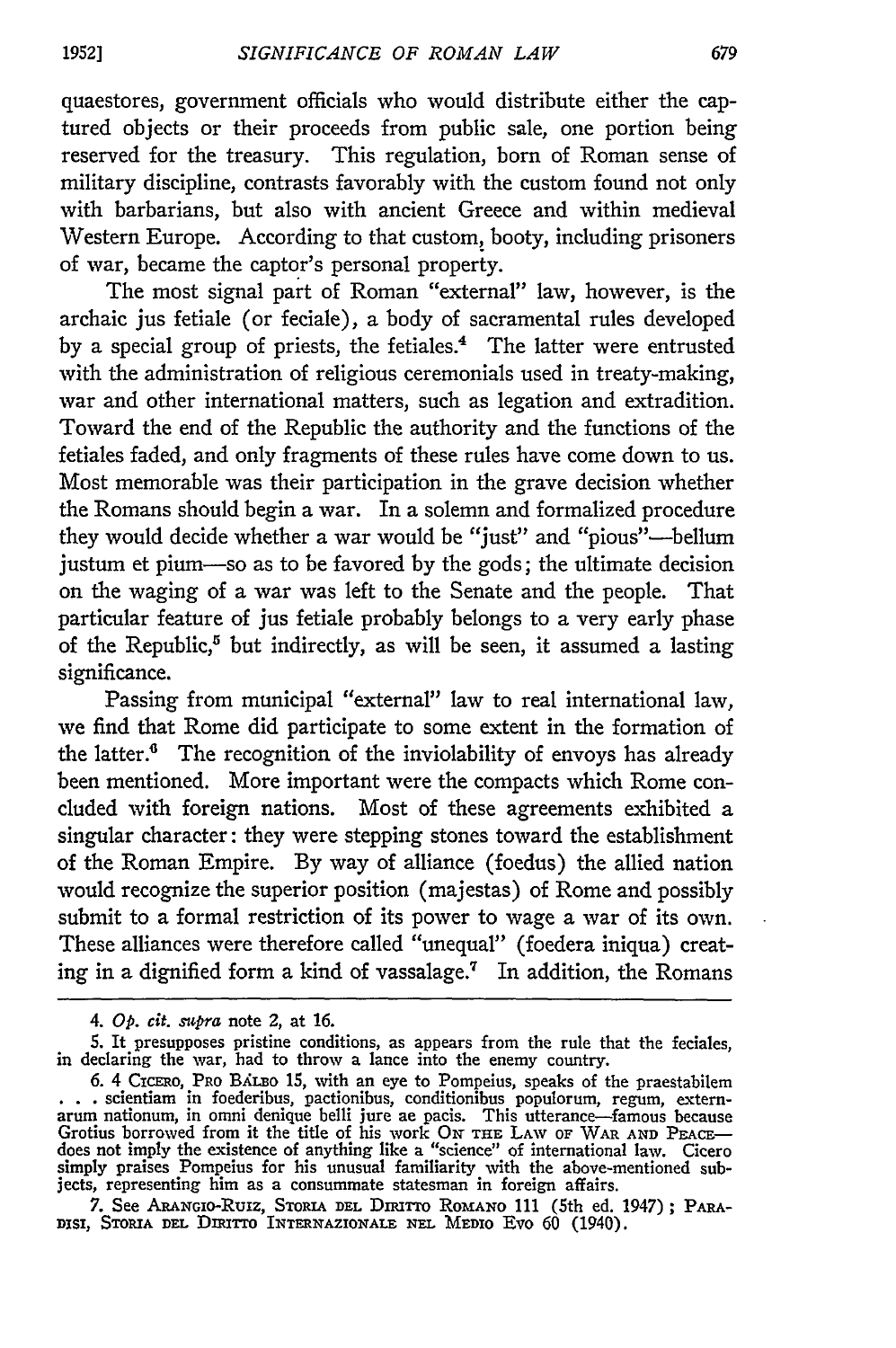developed a highly characteristic type of surrender (deditio) so precise that only the Roman mind could devise it. It followed the model of "stipulations," that is, formal contracts developed in the practice of Roman private law. The Roman representative would first ask the representatives of the vanquished nation for some preliminary statements (on power of attorney and liberty of disposal) and upon a satisfactory answer would ask them whether their nation was willing to surrender to the Romans the persons and property of their nationals. In the case of an affirmative reply the Roman representative, in the name of the Roman people, would declare his acceptance of the deditio. The vanquished would then ordinarily receive indulgent treatment.

International agreements indicating equality of the participants were not entirely absent. Three times, at 509, 306 and 279 B. C., the Roman Republic entered into treaties with Carthage.' These may be roughly characterized as aiming at the establishment of reciprocal spheres of interest particularly with an eye to commerce, but they differ too much from modern treaties of commerce to be called their predecessors; essentially, they were political in nature. The Roman emperors, however, sometimes concluded commercial agreements with neighboring nations.' Such agreements would open the otherwise closed frontiers at definite places and times for the purpose of commerce. The first treaty of this type which set a pattern for later ones was made in 175 A. D. between the Emperor Marcus Aurelius and the German tribe of the Marcomanni. On the whole, equal treaties did not play any considerable role in the long history of ancient Rome.<sup>10</sup>

Another peculiarity of Roman treaty law was the distinction drawn between an international agreement and its ratification, a prerogative of the Senate. If sworn to, the agreement as such gave rise in the Roman mind to a grave obligation. In case ratification was denied, the Roman negotiator was extradited to the adversary.<sup>11</sup> The rule, repeatedly followed during Republican times, was probably motivated by a desire to satisfy the gods invoked by the negotiator.

All considered, neither the external municipal nor the international practice of ancient Rome had much to offer to later generations. The expression "unequal treaty" has in modern times often been justly

**<sup>8.</sup>** *Op. cit. supra* note *2,* at **18.**

**<sup>9.</sup>** PARADISI, *op. cit. supra* note 8, at 336, 337.

**<sup>10.</sup>** Italian writers are much concerned with the question to what extent an- cient treaties really pertain to "international law" in the modern sense. **Cf.** Besta, *II diritto intemaziotale nel nondo antico* in 2 **CommUNICAZlONI E** S'-ui **DEL!L IN-** STITUTO **n** Dimrro **INTERNAZIONALE E** STRANIERO **DELL'** UNIVERSITk **DE MILANO** <sup>9</sup> (1946) ; Paradisi, *Studi e opinioni recenti sulla storia del diritto internazionale* in 1 **RIVIsTA ITALIAxA PER LE SCiENCE GIURmICHE,** N. S., **328** (1947). One may doubt the usefulness of such disquisitions.

<sup>11.</sup> TAEUBLER, IMPERIUM ROMANUM 10, 112, 114 (1913).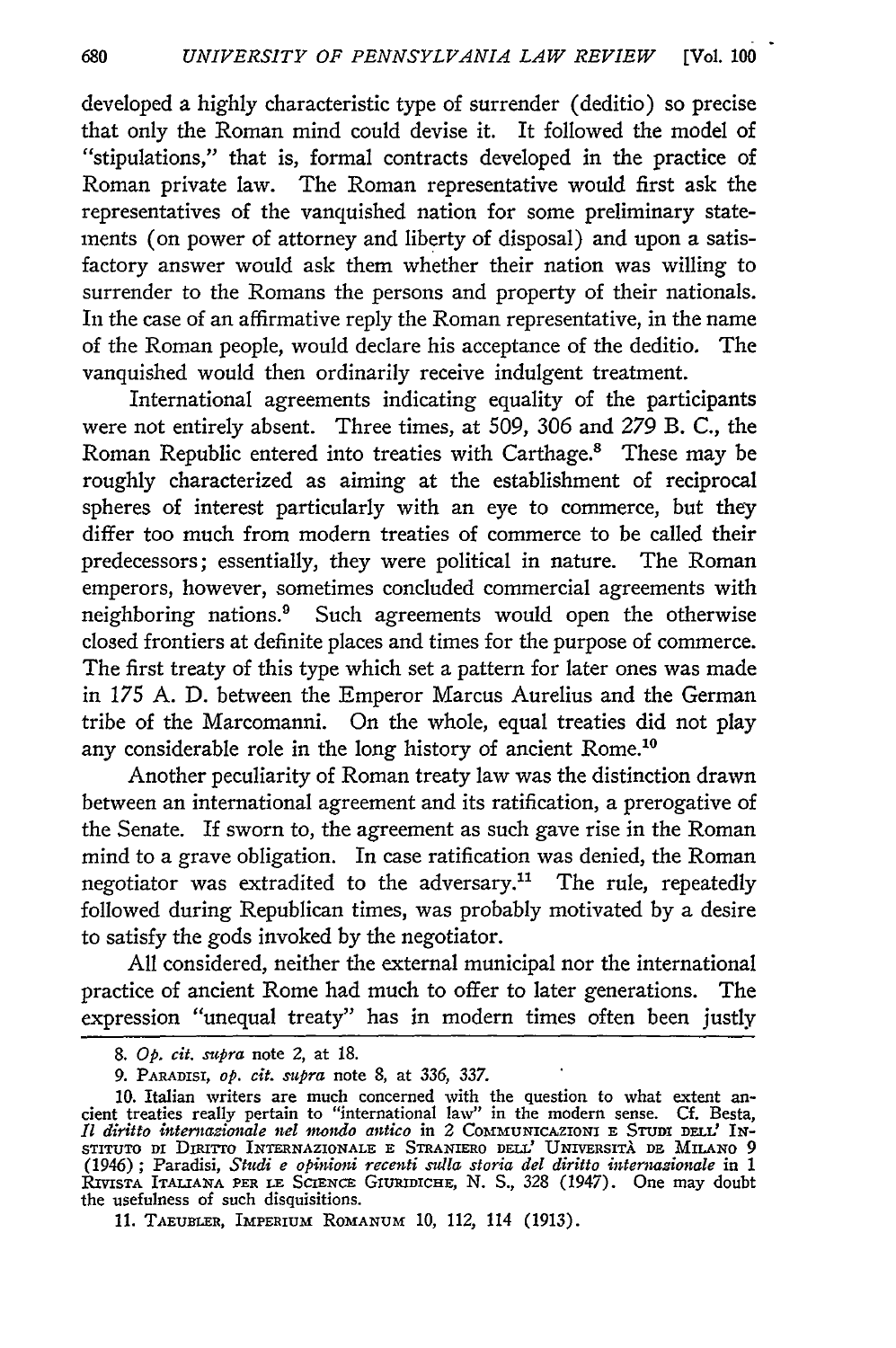and vehemently applied to the treaties of the Western powers with the Far Eastern countries which were denied reciprocal concessions, but no recollection of Roman practice was involved there. Perhaps the recent treaties between the Soviet Union and her satellites may bring to mind the unequal alliances of the Romans, but the former differ from the ancient type in that apparently they are drawn in terms of formal equality, whereas in the Roman pattern inequality is frankly admitted. Again, any doctrinal connection between the two historical groups is out of the question. Rather might the type of commercial treaty concluded **by** the later Roman emperors be considered as having established an historical pattern which has reappeared as they are tied to closed and backward economic systems. The same type can be found in Byzantine practice <sup>12</sup> and in the Far East.<sup>13</sup>

### **THE** BROADER **INFLUENCE**

What has been said so far is somewhat peripheral to the theme of the present article. The real significance of Roman law to the history of international law is indirect only, but in this respect it is farreaching indeed. Treaties and international customs which we have found in Roman practice, but which existed also elsewhere in antiquity, receded in the Middle Ages, dominated as they were by ecclesiastical, feudal and imperial law. Only some vestiges remained, especially in the Mediterranean area. It was not before the Sixteenth and Seventeenth Centuries, when national states definitely emerged as the dominant factors of the historical process, that need for a theory and a theory-conscious practice of international law made itself felt. There was to be a frame of reference for that theory, and in the Western World, exclusive field of budding international law, this could only be the Corpus Juris. No international law, we know, was to be found there, but the great legislative opus offered clear legal conceptions and excellent juristic method. In this situation it was only natural to carry over Roman pronouncements on municipal law to international law, *viz.,* on ownership to territorial sovereignty; on contracts to treaties; on agency (mandatum) to diplomatic missions, etc. Not only did the Corpus Juris enjoy the highest authority in the atmosphere of humanism as ratio scripta, it was the law of the land within the Holy Roman

**1952]**

<sup>12.</sup> Von Taube, *L'apport de Byzance au développement du droit international occidental, 67* **RECuEm** DES CouRs 233 (Acadimie du Droit International 1939).

<sup>13.</sup> The treaties which Russia concluded with China in the Seventeenth and Eighteen Centuries offer some analogy. *Cf.* MORSE **AND** MAcNAIR, FAR **EASTERN INTERxATIONAL RELATIONS** 49 (1901); De Martens, *Le conflit entre [a Russie et la Ch w,* 12 REvuE **DE** DROT INTERNATIONAL **ET** DE LfGISLATiON COMPARIE 513, 582 (1880). In a broader sense the later "treaty port" arrangements of Western powers with China may be placed in the same category.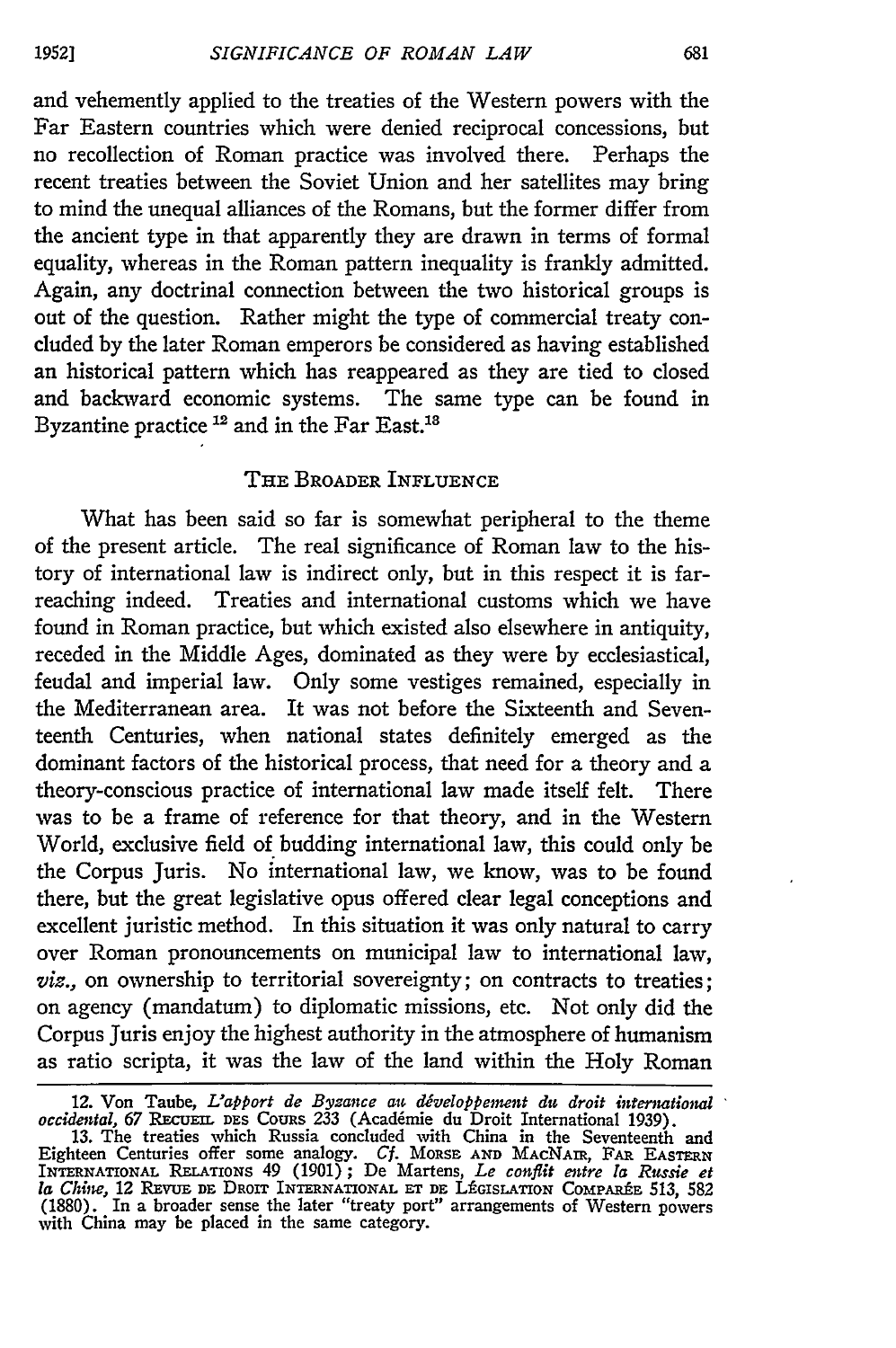Empire and an important influence in other European territories. Moreover, it was at the bottom of powerful canon law.

Roman law held out a convenient name for the new discipline: jus gentium (law of nations, droit des gens). In ancient Roman law, to be sure, that term had a different significance.<sup>14</sup> It meant first a quasi-cosmopolitan segment of municipal Roman law designed primarily for litigation among or with foreigners; in a broader-as it were, philosophical-sense it meant law common to all or to many nations (for instance, protection of property). It was in the latter sense that jus gentium included rules of international law such as the sanctity of envoys or the captor's right to war booty; in fact, international law is to a great extent necessarily "universal." The famous Jesuit, Francesco Suarez  $(1548-1617),$ <sup>15</sup> was the first to see clearly that the term jus gentium had come in post-Roman times to mean two different things: (1) universal law and (2) international law (though the latter term and the present application of the first term are of later date); but he did not carry through his observation systematically. Only since Hobbes (1588-1679) has the phrase jus gentium been definitely confined to the sphere of international relations. In this significance it has remained popular up to our day though it is more and more being forced into the background by the term "international law" invented by Bentham in 1789.

Roman law not only supplied the nascent international law with terms and captions, but also imbued it with fertile impulses. In the first place the concept of just war (bellum justum) must be mentioned.<sup>16</sup> In later Roman history it had vanished owing to its formal and sacramental character, but it was revived as a moral conception by St. Augustine (354-430). According to him only a just war was morally permissible, and such a war must not be begun out of greed for power or out of vindictiveness; only the avenging of injuries suffered could justify it.<sup>17</sup> This moral conception was bound to assume gradually a quasi legal character when Christian moral theology branched out into rigidly defined casuistry. The beginning of this process was already visible in the work of Thomas Aquinas (1225-1274) who laid down three prerequisites of a just war: (1) auctoritas principis, that is, the ruler's capacity to wage a war-definitely a legal notion; (2) justa causa, that is, a good reason for doing so; (3) recta intentio, that is, a subjective

<sup>14.</sup> *Op. cit. supra* note 2, at **17.**

<sup>15.</sup> *Id.* at 66.

<sup>16.</sup> This topic has been treated more fully by the writer in *Just War-A Legal* Concept? 42 MicH. L. REv. 453 (1943); *cf.* also *op. cit. supra* note 2, *passim.* 

<sup>17.</sup> His definition is foreshadowed by that in 1 CICERO, DE OFFICIIS 11, 36 (referring to jus feciale).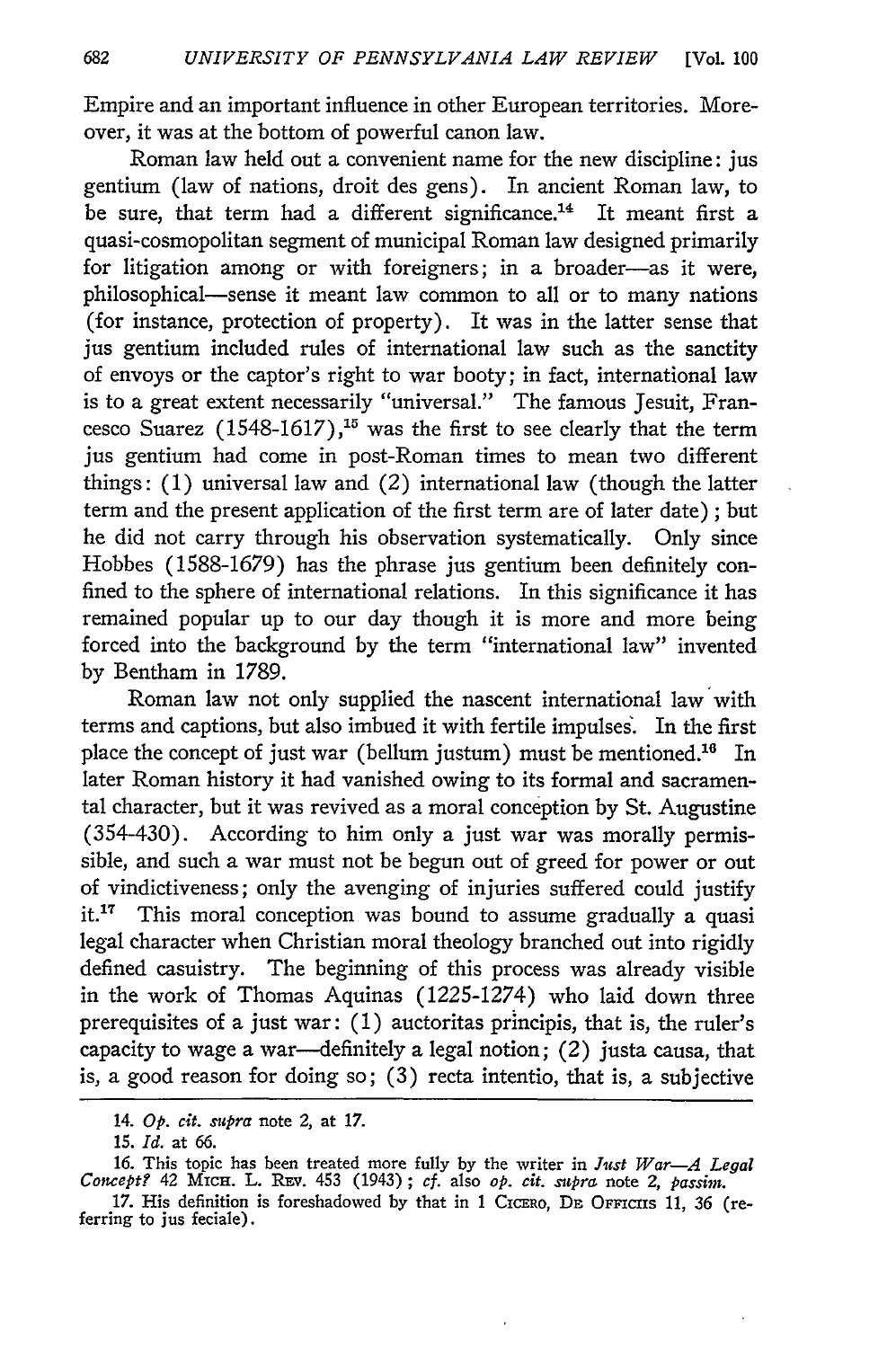righteous intent. Suarez pressed the doctrine further on the legal side though still treating it as a topic of moral theology; but at the same time, and even earlier, secular jurists dealing with international law-Belli (1502-75), Ayala (1548-84), and particularly Gentili (1552- 1608)-employed it for their own purposes. Thereafter "just war" remained a much discussed problem of legal literature up to the Nineteenth Century and beyond. Whatever its value for the modern science of international law, its merit as a procreative factor in its evolution cannot be denied. If war is conceived as a reaction of law against injury done, an investigation of the various kinds of injuries presenting a just cause for war is imperative. Such injury may consist in invading a foreign territory, in breaking a treaty, in offending the dignity of another nation, etc. Hence the elaboration of the causes of just war will inevitably result in laying out a system of international law itself. This aspect of the just war doctrine is startlingly illustrated by the history of Byzantine and Russian civilization: there the just war idea was not adopted, and no conception of a law of nations was evolved.<sup>18</sup>

In addition to the just war conception, Roman law familiarized the early students of international legal relations with another potent notion, natural law. That idea was of Greek origin but was employed by the Corpus Juris and thereby authoritatively stamped as juridically acceptable. It is true that natural law meant to the ancient Romans unenforceable law, a law of lesser dignity,<sup>19</sup> while in the light of Christian moral philosophy natural law was considered superior to "positive" law. That metamorphosis remains outside our inquiry; suffice it to state that the Roman sources by their reference to natural law yielded another general idea important in the history of international law.

# **ENGLAND AND** THE LAW OF NATIONS

Strangely, there is, no country which has done more for the utilization of Roman law in international relations than the common law country par excellence, England. This process developed since the time of Queen Elizabeth. Its first indication is an answer which the Queen gave to the Spanish ambassador Mendoza, who had protested on behalf of his Government against Sir Francis Drake's invasion of the waters surrounding the West Indies. Queen Elizabeth replied that "the use of the Sea and Air is common to all, neither can a title to the Ocean belong to any people or private person; for as much as neither Nature nor public use and customs permitteth any possession thereof." 20

 $\bullet$ 

<sup>18.</sup>  $Op$ . cit. supra note 2, at 44.<br>19. E. Levy, *Natural Law in Roman Thought* in 15 STUDIA ET DOCUMENTA<br>HISTORIAE ET JURIS 1, 17 (1949).<br>20. 2 CAMDEN, THE HISTORY OF THE MOST RENOWNED AND VICTORIOUS PRINCESS

**ELIZABETH, LATE QUEEN OF ENGLAND 255 (1675).**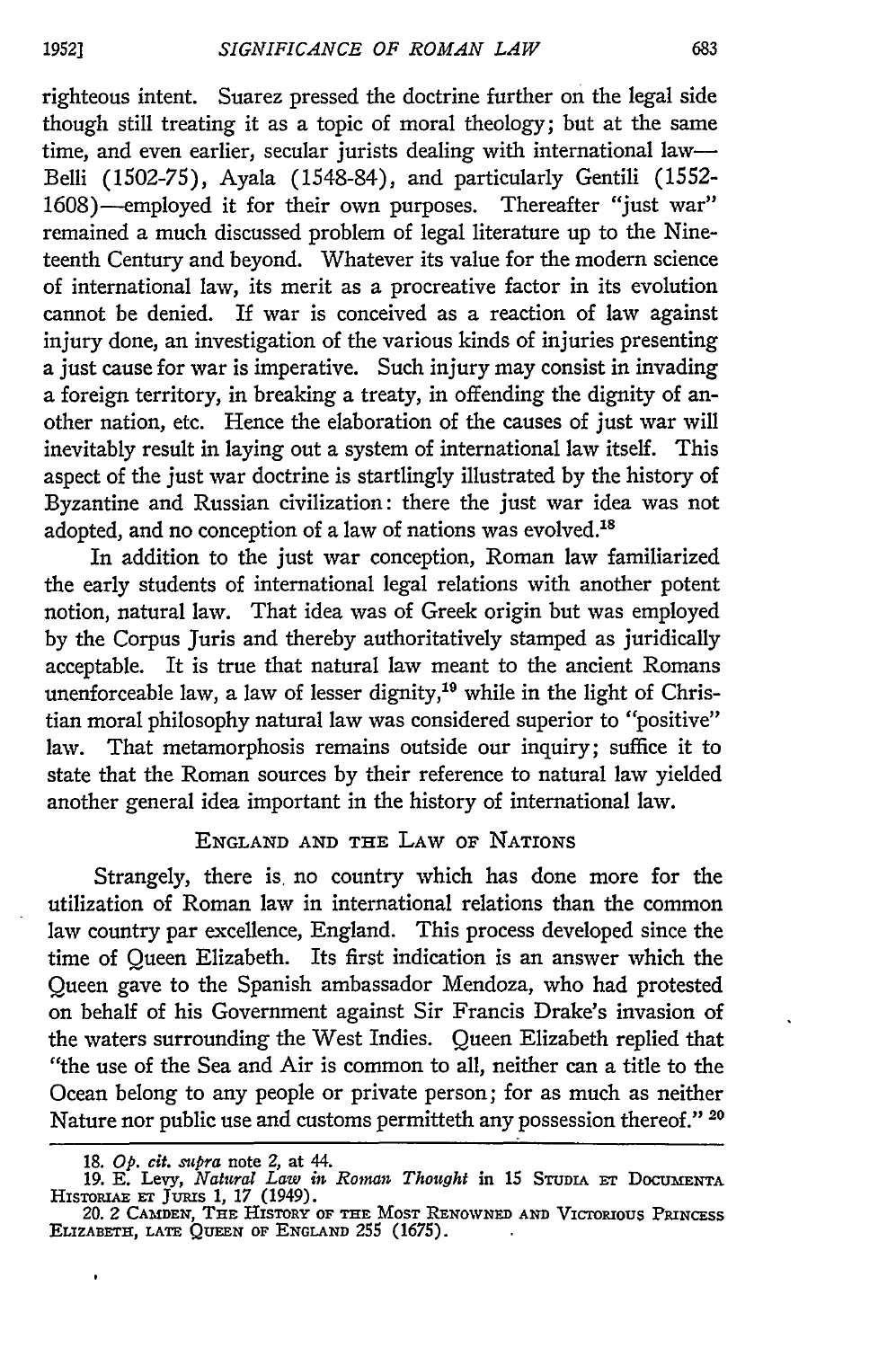These reasons and phrases are typical of Roman law.<sup>21</sup> More important, when in 1584 Mendoza was found to be involved in a plot against the Queen, the English government turned for advice to Gentili, as well as to another "civilian," John Hotman, and it followed their opinion that under the law of nations nothing could be done against the Spanish ambassador except to expel him. The unprecedented course of the English government was momentous indeed. Behind it one finds the great idea that the law is above all human relations; the King of Spain, or his ambassador, or the Spanish nation is just as little exempt from the law as is the Queen of England. But which particular law ought to apply to Anglo-Spanish relations? From any point of view the Roman law recommended itself. The reasons have been stated above. One might find in the choice of Roman law even a kind of courtesy towards Spain-after all, a Latin nation; and citations from The Corpus Juris were customary with Spanish writers. In any event no other choice was open.

The action of the English government greatly influenced the doctrinal history of the law of nations. Evidently that action was one of the impulses which a few years later (1598) caused Gentili to publish, under the title of *On the Law of War*,<sup>22</sup> a book that was in fact the first comprehensive treatise on international law. There he relied widely on the Corpus Juris, going so far as to apply, for instance, the specifically Roman idea of "universal succession" which was created for Roman heirs, to the legal effects of conquest, or to the binding force of a treaty in the case of a succession in sovereignty. While perfectly aware that the rules of the Corpus Juris were not written for international relations, he thought that they could be adapted in a considerable number of cases to the needs of the jus naturae et gentium. This view was soon to receive confirmation from high quarters, for in 1609 James I, addressing the Parliament, declared, "I do greatly esteem the Civil Law the profession thereof serving more for general learning, and being most necessary for matters of treaty with foreign nations. **. .** . It is in a manner lex gentium and maintains intercourse with all foreign nations." **25** Certainly the King favored Roman law chiefly for the reason

<sup>21.</sup> See particularly INSTITUTES 1.1, "Naturali jure communia sunt omnium haec: aer, aqua profluens, et mare." **REIBSTEIN,** DIE **ANFANGE** DES NEUEREN NATUR- **UND V8LKERRECHTS** 227 (1949), asserts that the Queen's statement (reported above only in part) was literally taken from the writings of Fernando Vasquez de Menchaca, legal councillor to Philip II. This would have been shrewd diplomacy indeed on the part of the Queen, but it would not prove, as intended by Reibstein in agreement with a number of modern Spanish writers, that Vasquez de Menchaca was one of the leading international jurists of his day. However, there is no evidence that the Queen's argument was taken from Vasquez.

<sup>22.</sup> *Op. cit. supra* note 2, at 75.

<sup>23.</sup> MCILWAIN, **THE** POLITICAL WORKS OF **JAMES** I 310 (1918).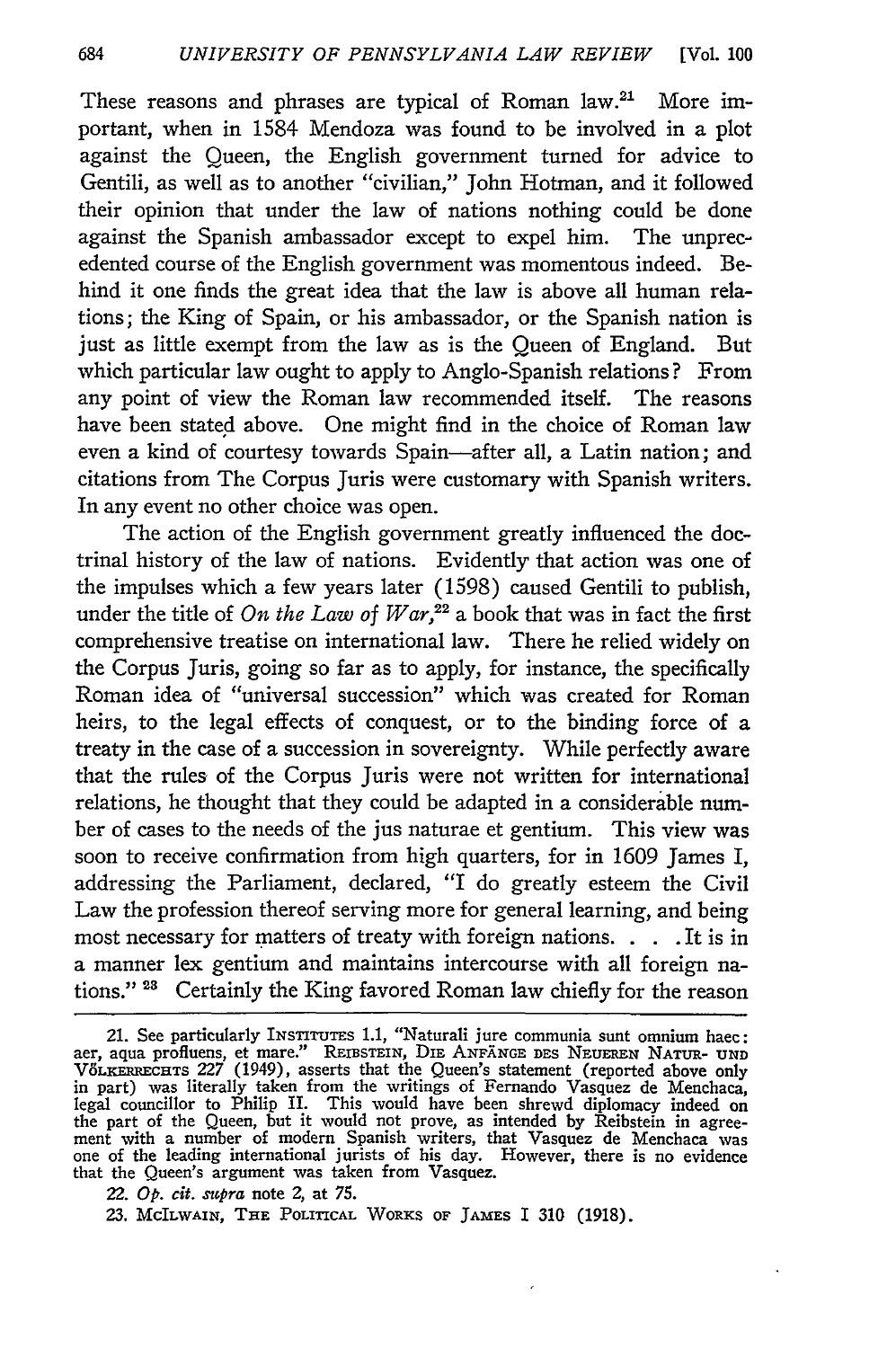that it supported absolutism, but the reasons he did advance are significant because he felt the people to be amenable to them. The ideas of the King were echoed half a century later by Robert Wiseman in his tractate *The Law of Laws, or the Excellence of the Civil Law-the* "excellence" being found especially in the application of the "Civil Law" to international relations.<sup>24</sup> A few years earlier, in 1650, Richard Zouche, successor to Gentili in the chair of Professor of Civil Law at the University of Oxford, had expressed his reliance on Roman law in the very title of his important treatise, *Juris et Judicii Fecialis, sive Juris inter Gentes et Quaestionum de eadem Explicatio.* The system of the treatise, which far surpasses those of his predecessors scientifically, is entirely based on Roman conceptions (status, dominium, debitum, delictum), and the spirit of the "civilian" dominates the work.<sup>25</sup>

Turning to the Eighteenth Century one finds that a thorough knowledge of Roman law was praised as one of the main reasons for the reputation won **by** Lord Stowell, outstanding English authority on public maritime law.<sup>26</sup> And as late as 1879, Lord Phillimore, author of a celebrated treatise on international law, and perhaps the most typically English figure in its literature, was able to say, forgetting his usual moderation: "Roman law may be said to be the most valuable of all aids to a correct and full knowledge of international jurisprudence of which it is indeed, historically speaking, the actual basis." **27** (The relative sentence, too, is exaggerated, as the starting point of international law must rather be found in the Spanish school of moral theology.)

#### **OTHER COUNTRIES**

No other country can boast a similar record. The Netherlands follows at a wide distance. The States General, in a Proclamation of 1599, invoked the Roman law beside the "common law of nations" as a basis for a blockade against Spain.<sup>28</sup> Grotius often relied on Roman jurists. He professed to attribute great weight to them as they frequently gave the best reasons to establish what belongs to the law of nature, and as they often furnished evidence in favor of that law and of the law of nations.<sup>29</sup> Hence the rulings laid down by the Romans were

<sup>24.</sup> He uses Cicero's utterance, *upra* note 6, as the motto of his work, in a form giving the impression that Roman law constitutes the *scientia* heralded **by** Cicero.

**<sup>25.</sup>** *Op. cit. supra* note 2, at 118.

**<sup>26.</sup>** See MACDONELL **AND** MASON, GREAT JURISTS OF **THE** WORID 519 (1913).

<sup>27. 1</sup> COMMENTARIES UPON INTERNATIONAL LAW 32 (1879).

<sup>28.</sup> **VAN** VOLLENHOVEN, **THE** THREE **STAGES** IN THE **EVOLUTION** OF **THE** LAw OF **NATIONS** 3 (1919).

<sup>29.</sup> **DE JUnE BELIU AC** PACIS, Prolegomena, § **52.**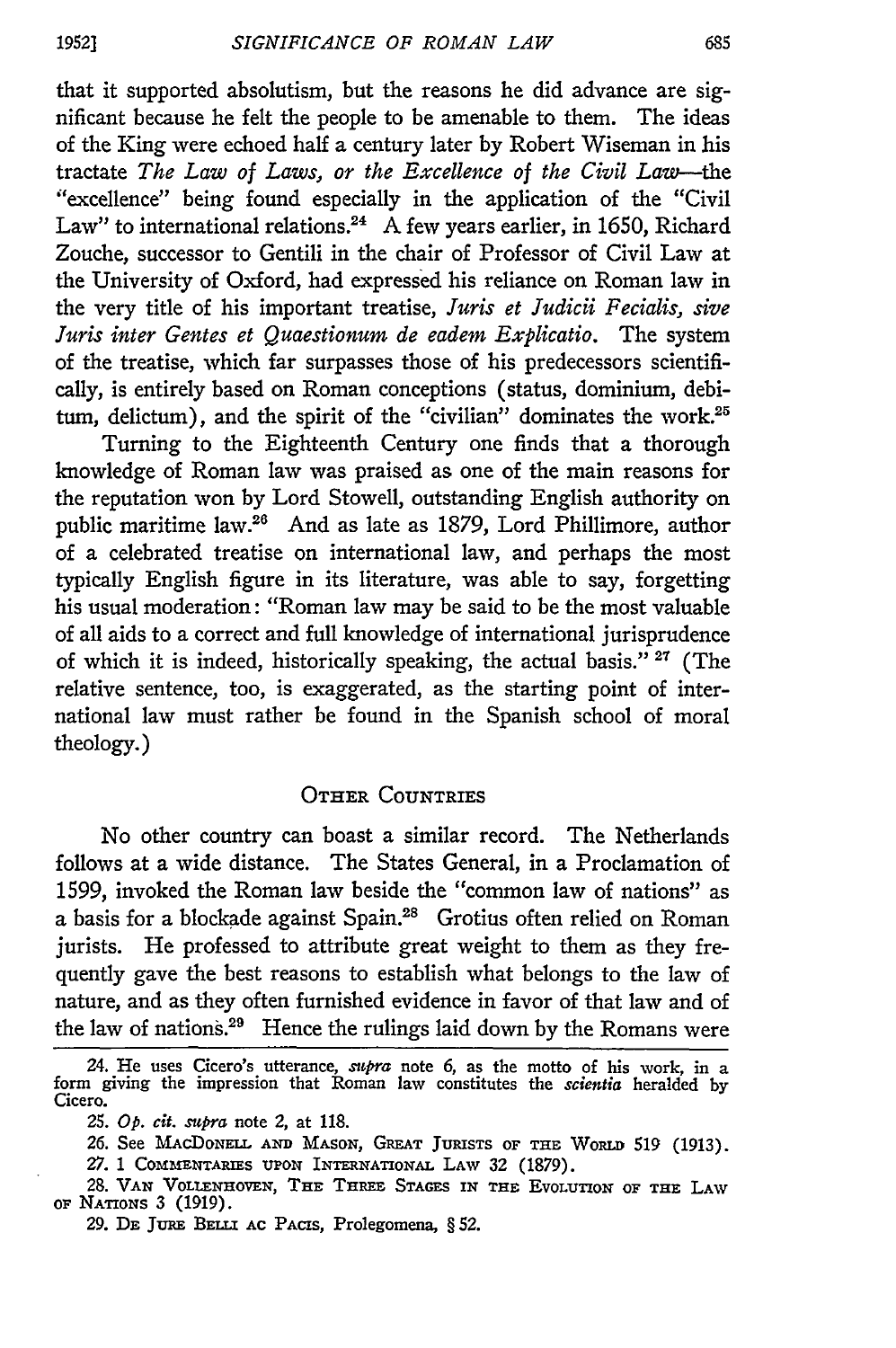not considered by him as authoritative in themselves, but as useful according to their intrinsic or evidentiary value This reservation was set forth earlier by Gentili but it is more pronounced with Grotius who mentioned among his authorities the jurists only behind the Scriptures, the historians and the scholastic theologians. References to the Corpus Juris are more conspicuous with Grotius' distinguished countryman, Cornelis Bynkershoek *(Jurisdiction over Ambassadors,* 1721; *Questions of Public Law,* 1737), whose reliance on Roman law was very natural, since the latter was then the common law of the Netherlands. Such a state of things-prevailing as was seen throughout the whole original territory of the Empire-lent itself as a matter of course to citations from, and to analogies with, the Corpus Juris outside the proper province of the latter.

With the emergence of the great codifications towards the turn of the Eighteenth to the Nineteenth Century, the authority of Justinian's legislation began fast to recede. In the field of international law the ebb had begun even earlier with the rise of the new philosophical school of international law. Neither its founder, Christian Wolff *(Law of Nations treated according to Scientific Method,* 1749) nor its better known propagator, Emerich de Vattel *(Droit des Gens,* 1765) was versed in the law, much less in the Roman law. Thenceforth Roman law was gradually pushed into the background of international law doctrine while at the same time the fundamental diversity of the basic conceptions of international law from those of private law came more and more to be recognized. Still, all this was a slow process. In 1844, Heffter, professor at the University of Berlin, after having taught nothing but civil law for over two decades, published his *European Law of Nations of the Present* which was to become for a long period the leading Continental text book on the subject. Lord Phillimore's utterance came even several'decades later, but his opinion has not been asserted since.

#### REMNANTS OF THE **INFLUENCE**

Vestiges of the former affiliation of Roman law with international law are numerous.<sup>30</sup> To the use of the phrase "law of nations" many other instances may be added. Thus the term "occupation" as applied in international law to the seizure of enemy territory, or a territory not yet under a sovereign, is taken from the Roman "occupatio" which means the appropriation of things, movable or immovable, belonging to no one. The expression "state servitude" stems from the Roman

**<sup>30.</sup>** See TRimEn, **V6LKERRECHT uND LANDESRECHT** 212 (1893); **AGO,** IL **REQUISITO DELL' EFFECTIVITA DELL'** OccuPAzIom: **IN Dnuo INTERNAZIONALE** <sup>43</sup> (1934).